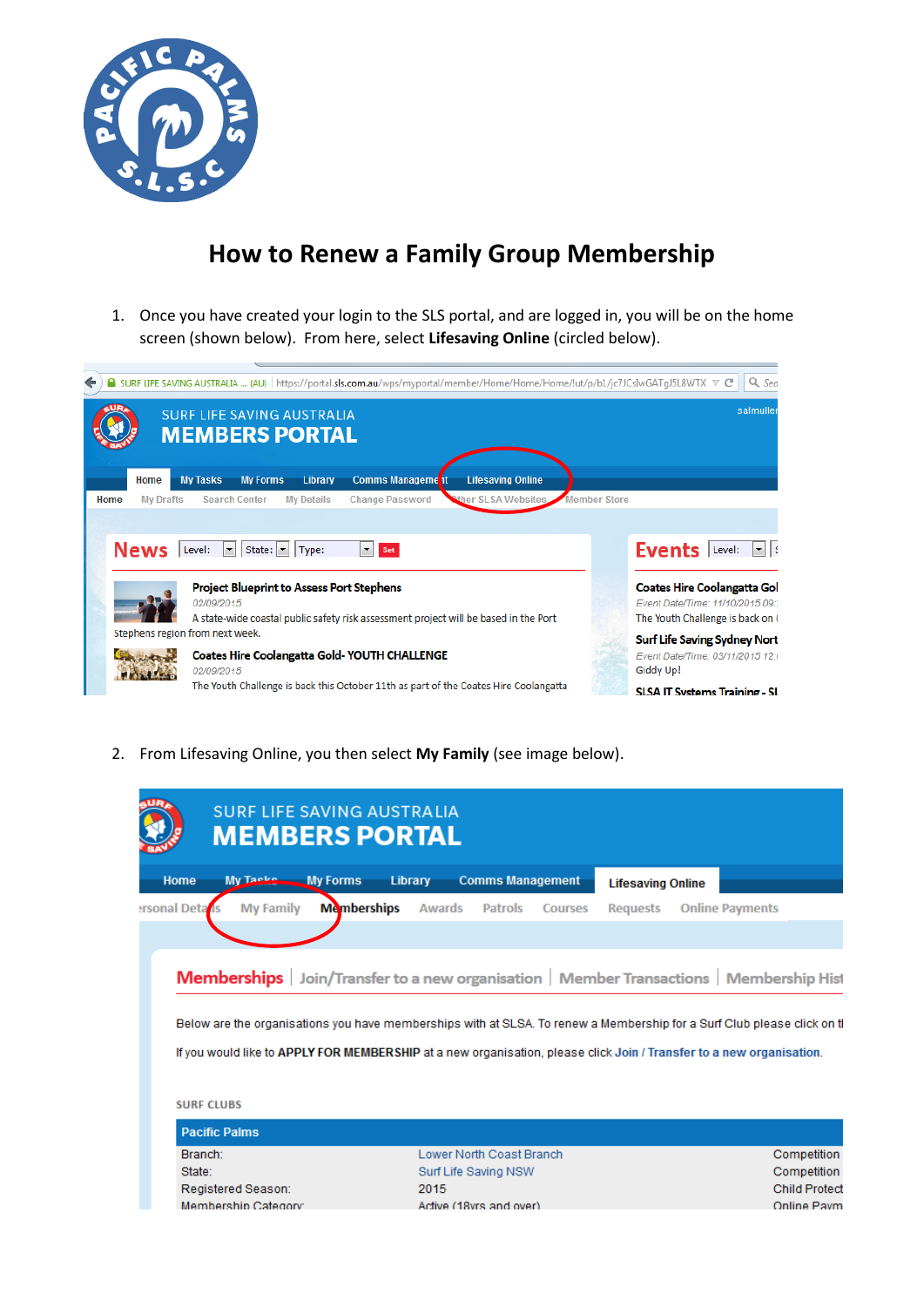3. In the My Family section, you should a Family group already created for you (like the image below). Select **View** and check that your family members are correct.

|                         |                                      |                    | <b>SURF LIFE SAVING AUSTRALIA</b><br><b>MEMBERS PORTAL</b> |                                  |                          |                        |               |      | salmullerworth - Sal Mullerworth (SLS Id: 14900534) Change Password |                            |
|-------------------------|--------------------------------------|--------------------|------------------------------------------------------------|----------------------------------|--------------------------|------------------------|---------------|------|---------------------------------------------------------------------|----------------------------|
| Home                    | <b>My Tasks</b>                      | <b>My Forms</b>    | Library                                                    | <b>Comms Management</b>          | <b>Lifesaving Online</b> |                        |               |      |                                                                     | All Sources                |
| <b>Personal Details</b> | <b>My Family</b>                     | <b>Memberships</b> | <b>Awards</b>                                              | <b>Patrols</b><br><b>Courses</b> | <b>Requests</b>          | <b>Online Payments</b> |               |      |                                                                     |                            |
|                         |                                      |                    |                                                            |                                  |                          |                        |               |      |                                                                     |                            |
|                         | <b>Update My Details   My Family</b> |                    |                                                            |                                  |                          |                        |               |      |                                                                     |                            |
|                         | <b>Family Group Details</b>          |                    |                                                            |                                  |                          |                        |               |      |                                                                     |                            |
|                         |                                      |                    |                                                            |                                  |                          |                        |               |      |                                                                     | <b>Create Family Group</b> |
|                         | <b>Family Group Name</b>             |                    | <b>Number of</b><br><b>Members</b>                         | <b>Organisation</b>              | <b>Primary Contact</b>   |                        | <b>Status</b> |      | <b>Action</b>                                                       |                            |
| Dransfield              |                                      |                    |                                                            |                                  |                          |                        |               |      |                                                                     |                            |
|                         |                                      | $\overline{4}$     |                                                            | Pacific Palms SLSC               | Sal Mullerworth          | Approved               |               | View | <b>Renew Memberships</b>                                            | Make Payment               |

## **Updating Personal Details**

4. We ask all members to check the details we have recorded for you, as you may have a new home address, phone number, email etc.

If so, at the top of the My Family screen, click **Update My Details** (see below).

| <b>My Tasks</b><br>Home              | <b>My Forms</b><br>Library |           | <b>Comms Management</b>          | <b>Lifesaving Online</b> |                        |               |  |
|--------------------------------------|----------------------------|-----------|----------------------------------|--------------------------|------------------------|---------------|--|
| Personal Details<br><b>My Family</b> | <b>Memberships</b>         | Awards    | <b>Patrols</b><br><b>Courses</b> | <b>Requests</b>          | <b>Online Payments</b> |               |  |
|                                      |                            |           |                                  |                          |                        |               |  |
|                                      |                            |           |                                  |                          |                        |               |  |
|                                      |                            |           |                                  |                          |                        |               |  |
| <b>Update My Details   My Family</b> |                            |           |                                  |                          |                        |               |  |
|                                      |                            |           |                                  |                          |                        |               |  |
| Family <b>Uroup Details</b>          |                            |           |                                  |                          |                        |               |  |
|                                      |                            |           |                                  |                          |                        |               |  |
|                                      |                            |           |                                  |                          |                        |               |  |
| <b>Family Group Name</b>             |                            | Number of | Organisation                     |                          | <b>Primary Contact</b> | <b>Status</b> |  |
|                                      | <b>Members</b>             |           |                                  |                          |                        |               |  |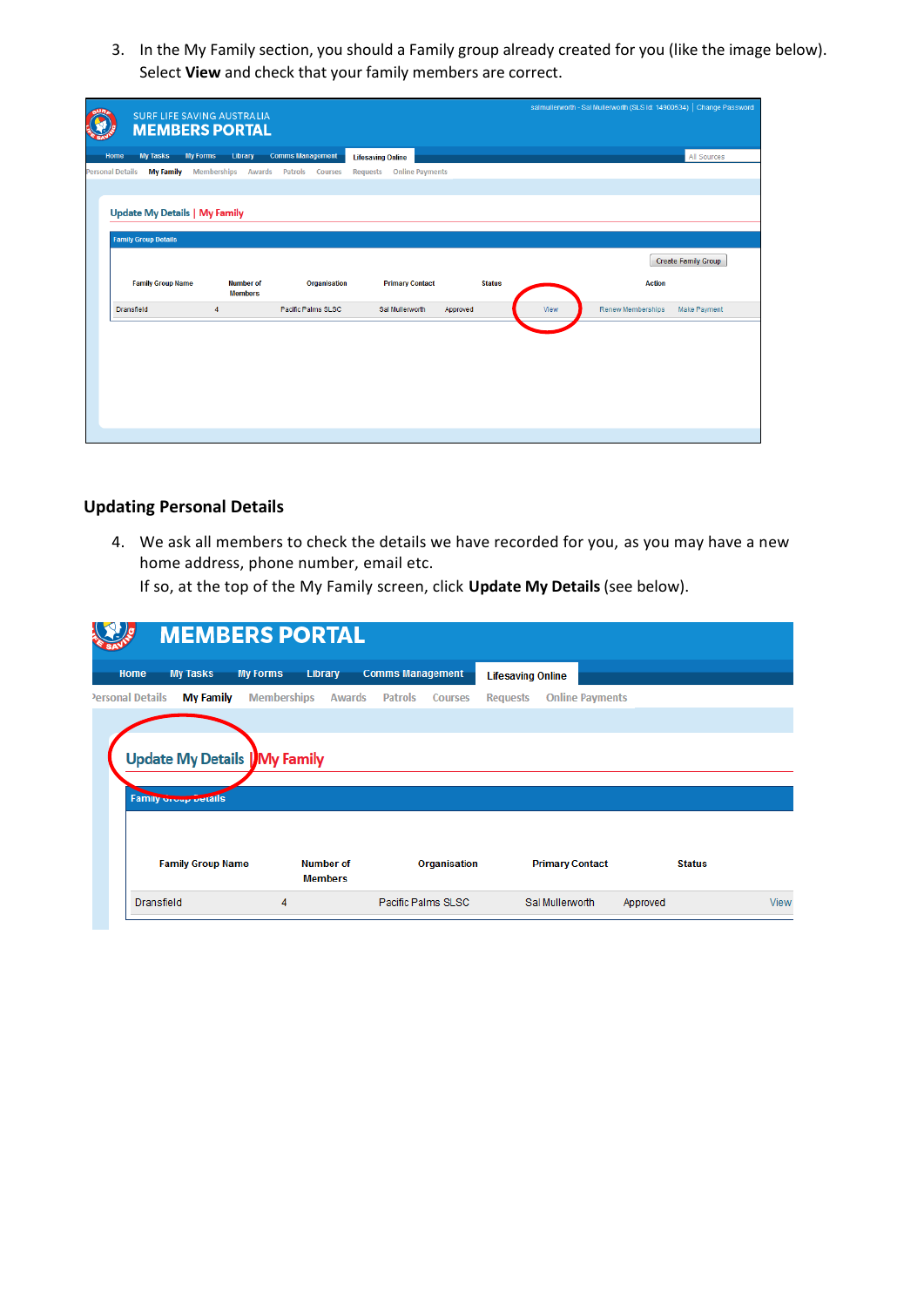5. Update any details and then scroll down to the bottom of the screen and press **Submit**.

A pop-up will display on the screen (see below). If you want to update other members of your family click **OK.** If you only want to update your details, click **Cancel.** 

| <b>CONTRA OF CHILDING</b> |                                                                                                                                                                                                                                                                                                                                                                                                                                                                                                                                                                        |
|---------------------------|------------------------------------------------------------------------------------------------------------------------------------------------------------------------------------------------------------------------------------------------------------------------------------------------------------------------------------------------------------------------------------------------------------------------------------------------------------------------------------------------------------------------------------------------------------------------|
| English Spoken:           |                                                                                                                                                                                                                                                                                                                                                                                                                                                                                                                                                                        |
|                           |                                                                                                                                                                                                                                                                                                                                                                                                                                                                                                                                                                        |
| + Comments                |                                                                                                                                                                                                                                                                                                                                                                                                                                                                                                                                                                        |
| Comments (Optional):      |                                                                                                                                                                                                                                                                                                                                                                                                                                                                                                                                                                        |
|                           | Do you want to update Family group member's data with the recent changes from your profile?                                                                                                                                                                                                                                                                                                                                                                                                                                                                            |
| Confirmation              | OK<br>Cancel                                                                                                                                                                                                                                                                                                                                                                                                                                                                                                                                                           |
|                           | Where the applicant is under 18 years of age this form must also be signed by the applicant's parent or legal guardian.                                                                                                                                                                                                                                                                                                                                                                                                                                                |
|                           | am the parent or quardian of the applicant.                                                                                                                                                                                                                                                                                                                                                                                                                                                                                                                            |
|                           | I authorise and consent to the applicant undertaking the SLS Activities. In consideration of the applicant's membership being accepted I expressly agree to be responsible for the applicant's behaviour and agree<br>to personally accept in my capacity as a parent or quardian the terms set out in this membership application and declaration including the provision by me of a release and indemnity in the terms set out above. In<br>addition I agree to be bound by and to comply with the SLSA constitution and any regulations and policies made under it. |
|                           | Submit                                                                                                                                                                                                                                                                                                                                                                                                                                                                                                                                                                 |
|                           |                                                                                                                                                                                                                                                                                                                                                                                                                                                                                                                                                                        |
|                           |                                                                                                                                                                                                                                                                                                                                                                                                                                                                                                                                                                        |
|                           | <b>SLSA Privacy Policy</b><br>Terms of Use SLSA Disclaimer<br>Contact SLSA Find a beach or club                                                                                                                                                                                                                                                                                                                                                                                                                                                                        |

6. If you clicked **OK** to make changes to other members, you will be asked what data to share / copy with your family members (see image).

|                   | <b>Share data with Family Groups</b>     |            |                                    |                               |               |                                     |                  |                      |                                                                              |
|-------------------|------------------------------------------|------------|------------------------------------|-------------------------------|---------------|-------------------------------------|------------------|----------------------|------------------------------------------------------------------------------|
|                   | Family Group Name: Cocks Family          |            |                                    |                               |               |                                     |                  |                      |                                                                              |
|                   | Family Group Organisation: Clovelly SLSC |            |                                    |                               |               |                                     |                  |                      |                                                                              |
| <b>First Name</b> | <b>Last Name</b>                         | <b>DOB</b> | <b>Membership</b><br><b>Status</b> | <b>Membership</b><br>Category | <b>Season</b> | Update<br><b>Address</b><br>Fields? | Update<br>Phone? | <b>Update Email?</b> | Update<br><b>Emergency</b><br><b>Details with</b><br>your profile<br>values? |
| Patrick           | Cocks                                    | 12/08/1999 | Active                             | <b>Active (15-18)</b><br>yrs) | 2015          | $\Box$                              | $\Box$           | $\Box$               | $\qquad \qquad \Box$                                                         |
| Damien            | Cocks                                    | 18/02/1961 | Active                             | Active (18yrs<br>and over)    | 2015          | $\Box$                              | $\Box$           | $\Box$               | $\Box$                                                                       |
|                   |                                          |            |                                    | Save                          | Cancel        |                                     |                  |                      |                                                                              |

## **Renewing Membership**

7. To renew you and your family members select **Renew Memberships** (see below).

| <b>CUD</b><br><b>SURF LIFE SAVING AUSTRALIA</b><br><b>MEMBERS PORTAL</b> |                                    |                                                     |                        |      | samming word is oar wullet wordt (opo tu: 14800094). It change has sword |                            |
|--------------------------------------------------------------------------|------------------------------------|-----------------------------------------------------|------------------------|------|--------------------------------------------------------------------------|----------------------------|
| <b>My Tasks</b><br><b>My Forms</b><br>Home                               | Library                            | <b>Comms Management</b><br><b>Lifesaving Online</b> |                        |      |                                                                          | All Sources                |
| <b>Personal Details</b><br><b>My Family</b>                              | <b>Memberships</b><br>Awards       | Patrols Courses<br>Requests                         | <b>Online Payments</b> |      |                                                                          |                            |
|                                                                          |                                    |                                                     |                        |      |                                                                          |                            |
| <b>Update My Details   My Family</b>                                     |                                    |                                                     |                        |      |                                                                          |                            |
| <b>Family Group Details</b>                                              |                                    |                                                     |                        |      |                                                                          |                            |
|                                                                          |                                    |                                                     |                        |      |                                                                          | <b>Create Family Group</b> |
| <b>Family Group Name</b>                                                 | <b>Number of</b><br><b>Members</b> | Organisation<br><b>Primary Contact</b>              | <b>Status</b>          |      |                                                                          |                            |
| <b>Dransfield</b>                                                        | $\overline{4}$                     | Pacific Palms SLSC<br>Sal Mullerworth               | Approved               | View | <b>Renew Memberships</b>                                                 | ake Payment                |
|                                                                          |                                    |                                                     |                        |      |                                                                          |                            |
|                                                                          |                                    |                                                     |                        |      |                                                                          |                            |